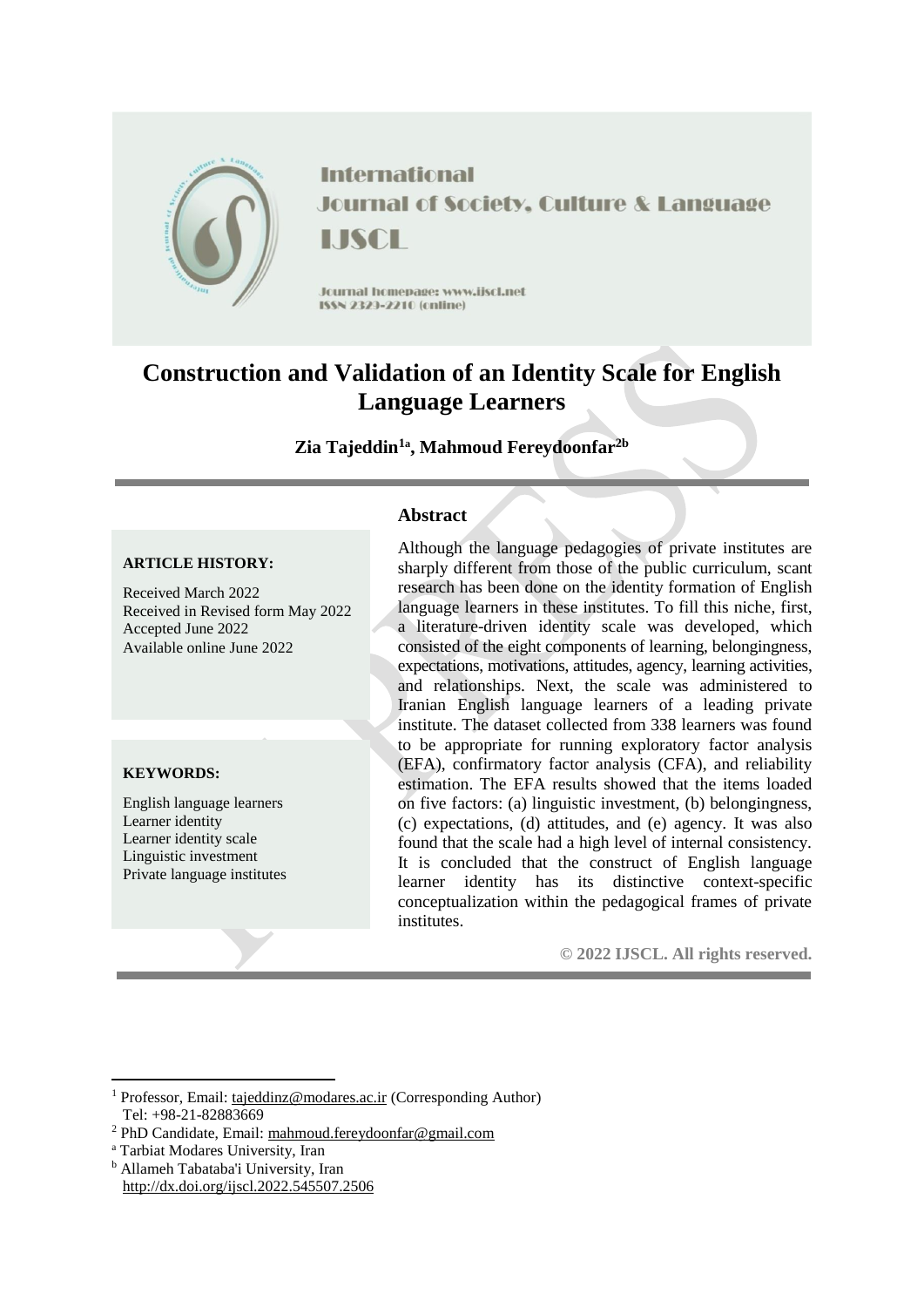## **1. Introduction**

he concept of L2 learner identity was introduced into language research after the rise of socio-cultural approaches to The concept of L2 learner identity was introduced into language research after the rise of socio-cultural approaches to second language acquisition (De Costa & Norton, 2016). This socio-cultural trend, as a departure from cognitivism, proposed that language identity is constructed through both self- and other-positioning (Beeching et al., 2018). Accordingly, the L2 learner's desire to affiliate and expand their relationship with the target language community and its culture was brought to light (Hummel, 2013). L2 learner identity was hence defined as "a contingent process involving dialectic relations between learners and the various worlds and experiences they inhabit" (Ricento, 2005, p. 895). This experiential contingency, therefore, implies consideration of multiple social options in a linguistic field for putting together a more vivid picture of the construct. A prime example of this contingency is the linguistic investment of Iranian English language learners in non-state private institutes, which owe their origin to the governmental school privatization plans targeted at tackling a desperate shortage of free education for all (Borjian, 2010). These institutes are concertedly viewed to be the main venue of English instruction in Iran because they have flourished into prestigious learning settings hosting a sizeable fraction of the Iranian society following post-school globallyoriented linguistic pedagogies (e.g., Zarrabi & Brown, 2015). This popularity is due to both the poor quality of English instruction in public schools and the institutes which have globally-oriented learner-centered language pedagogies (Nasrollahi Sharri, 2017). Adherence to such learner-centered pedagogies provides learners with widespread identity options as they can freely negotiate diverse ideas about their learning experiences. Language learners will be, in turn, able to maintain strong epistemic stances in their learning environment through self- or otherpositioning (Wenger, 1998). The implementation of social constructivist views underscoring socialization and collaboration has further increased the chances for socialization and identity ascriptions in these institutes (Mohammadian Haghighi & Norton, 2016). These non-state language centers have their distinctive pedagogical frames (Iranmehr

& Davari, 2019) and provide learners with a wide range of distinct identity options (Mohammadian Haghighi & Norton, 2016).

The identity options available to English language learners at private institutes are expected to be different from those available at public schools and universities because English instruction in private language institutes follows globally-oriented pedagogies that are missing from the public curriculum (Borjian, 2010), As such, nationwide conceptualizations of the construct that merge identity elements from the public and private educational sectors cannot be representative of the private institutes. This study thus sought to add to the literature on English language learner identity by developing a scale fitting together with multiple identity components within the regulatory frames of a private language institute.

## **2. Theoretical Framework**

The sociocultural views of Lev Vygotsky on the construct of learning redefined it as an entity occurring through socialization. Vygotsky (1978) believed that a clear understanding of an individual's development mostly requires an examination of their social engagement. Vosniadou (2001) similarly asserted that "the way children learn is by internalizing the activities, habits, vocabulary and ideas of the members of the community in which they grow up" (p. 9). These social engagements can, in turn, shape contextspecific identities enhancing people's understandings of themselves and their relationships with others (Bourdieu, 1988). Hence, identity research matters because it helps understand how people make sense of themselves, their social world, and their experiences within it (McCarthy & Moje, 2002). In this sociocultural perspective, identity is not defined as a label or personality trait but as a lived experience of belonging. It "involves deep connections with others through shared histories and experiences, reciprocity, affection, and mutual commitments" (Wenger, 2000, p. 239).

Language learning similarly occurs in social contexts and involves constructing identities (Ou & Gu). L2 learner identities were recognized as a prominent research strand after the rise of sociocultural approaches to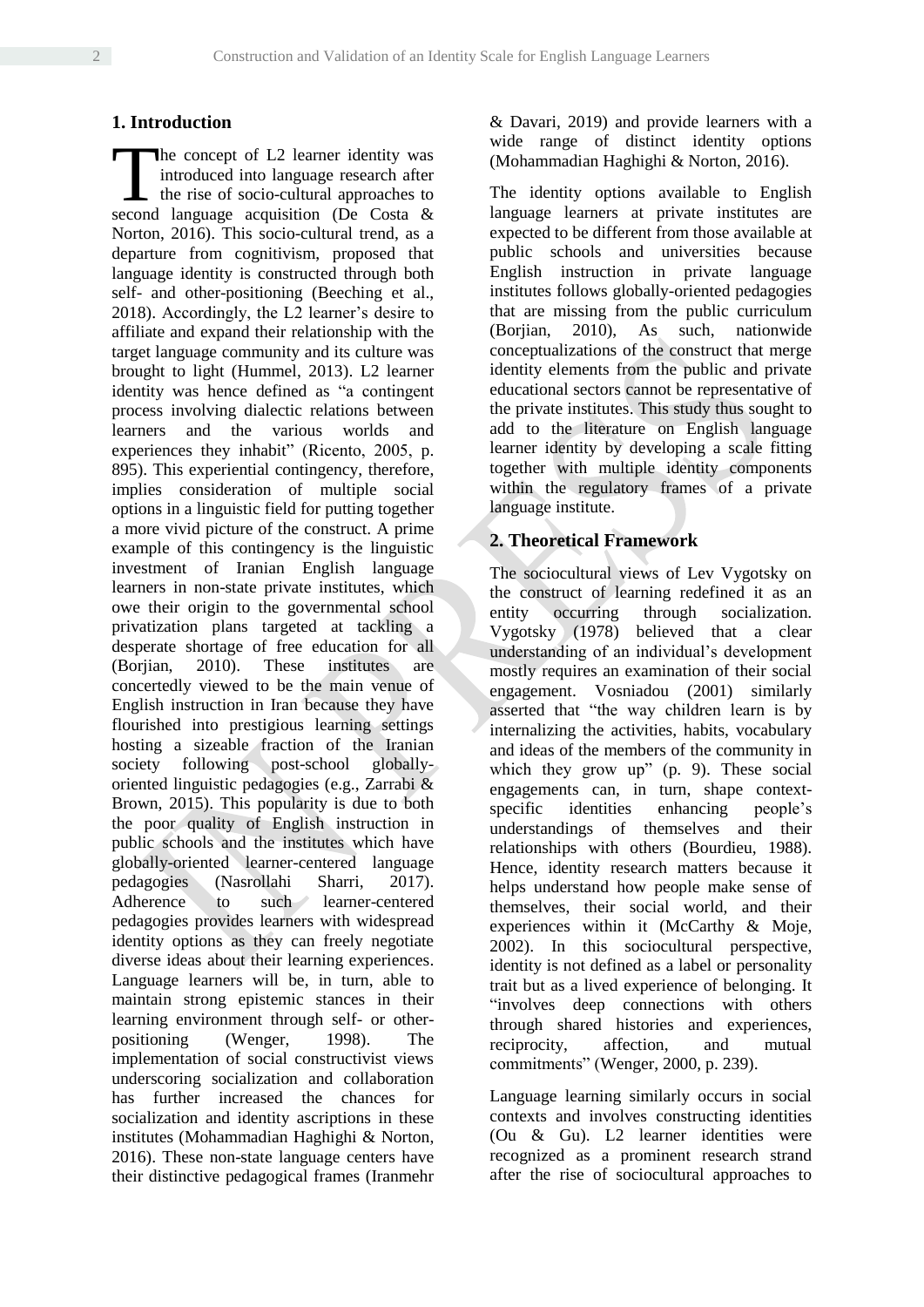SLA (De Costa & Norton, 2016). In this social trend, identities are conceived to be dynamic, multilayered, and different from one language context to another (e.g., Norton, 2000). Block (2007), in a seminal work, underscored the adult-migrant, the second language, and foreign language contexts as the three main language fields for the development of L2 learner identities. Studies on L2 learner identity have been conducted in a wide range of contexts, such as the United States (Barnawi, 2009), Korea (Vasilopoulos, 2015), and China (Gao et al., 2015). These studies have pinpointed unique aspects of language identity particular to the context of language use. For instance, Vassilopoulos (2015), in a study of 10 bilingual Korean-English speakers, reported that the negotiation of L2 identity in EFL contexts is a complex process with its local challenges and options.

The EFL context of Iran has particular ideological and pedagogical features. While English instruction was a modernization tool during the Pahlavi Dynasty from 1925 to 1979, the Islamic Republic of Iran redefines English-speaking cultures as an antithesis to certain aspects of Iranian/Islamic identities (Kiany, Mahdavy, et al., 2011), and dictates more inward-looking policies in favor of a joint Islamic-Iranian identity (Borjian, 2013). Until recently, English instruction on the public curriculum has mostly followed grammar-translation approaches (Baleghizadeh & Farshchi, 2009), and the assessment system rarely embraces the communicative requirements of the modern world (Dahmardeh, 2009). Accordingly, many Iranians tend to join post-school private institutes in pursuit of communicative pedagogies (Nasrollahi Sharri, 2017). Although these institutes owe their origin to the school privatization policies aimed at tackling the shortage of free education for all, their growing popularity lies in new generations' strong desires for a global reach (Borjian, 2010). The poor quality of English education on the public curriculum and the learner-centered pedagogies of the institutes have also contributed to this popularity (Mirhosseini & Khodakarami, 2016). A sizeable fraction of the Iranian community is investing in these post-school centers. There are more than 7800 registered and many

unregistered institutes in Iran (Zarrabi & Brown, 2015).

In a comparison of English instruction on the public and private curricula in Iran, Iranmehr and Davari (2019) stated that private institutes follow the latest standards of communicative pedagogies and mostly use commercial textbooks published in the West. A major characteristic of these institutes is their reliance on the Common European Framework of Reference (CEFR) as the pedagogical frame (Iranmehr & Davari, 2019). This framework is a Eurocentric language framework that categorizes language learners into the six proficiency levels of beginner, elementary, pre-intermediate, intermediate, upperintermediate, and advanced. The use of the CEFR companion piece as the pedagogical frame can heighten democracy and learner agency because it has been designed to prioritize learning over teaching (Council of Europe, 2001). Language learners can hence feel free to exercise agency and negotiate preferences for issues like teaching methods and course content (Little & Erickson, 2015). The implementation of social constructivist views can also enforce socialization, collaboration, and the creation of meaningful real-life contexts (Vygotsky, 1978). Learning, therefore, occurs through interaction and social practice in real contexts encompassing elements such as teachers, classmates, materials, supervisors, and educational managers. Private institutes must be labeled as unique landscapes of practice because they have different course-level, department-level, and institute-level hierarchies of management (Sykes, 2015), implying the co-existence of distinct horizontally and vertically dispersed communities of practice. In these hierarchies, stakeholders such as peers, supervisors, and educational managers can engage in activities with language learners though peers and teachers play the most tangible roles as supporters and negotiators in course-level communities. Their engagement in shared classroom activities creates epistemic boundaries representing joint aims, interests, and problems in the form of course-level communities of practice.

These institutes feature a wide range of identity options for learners (Mohammadian et al., 2016). Their policies for prioritizing and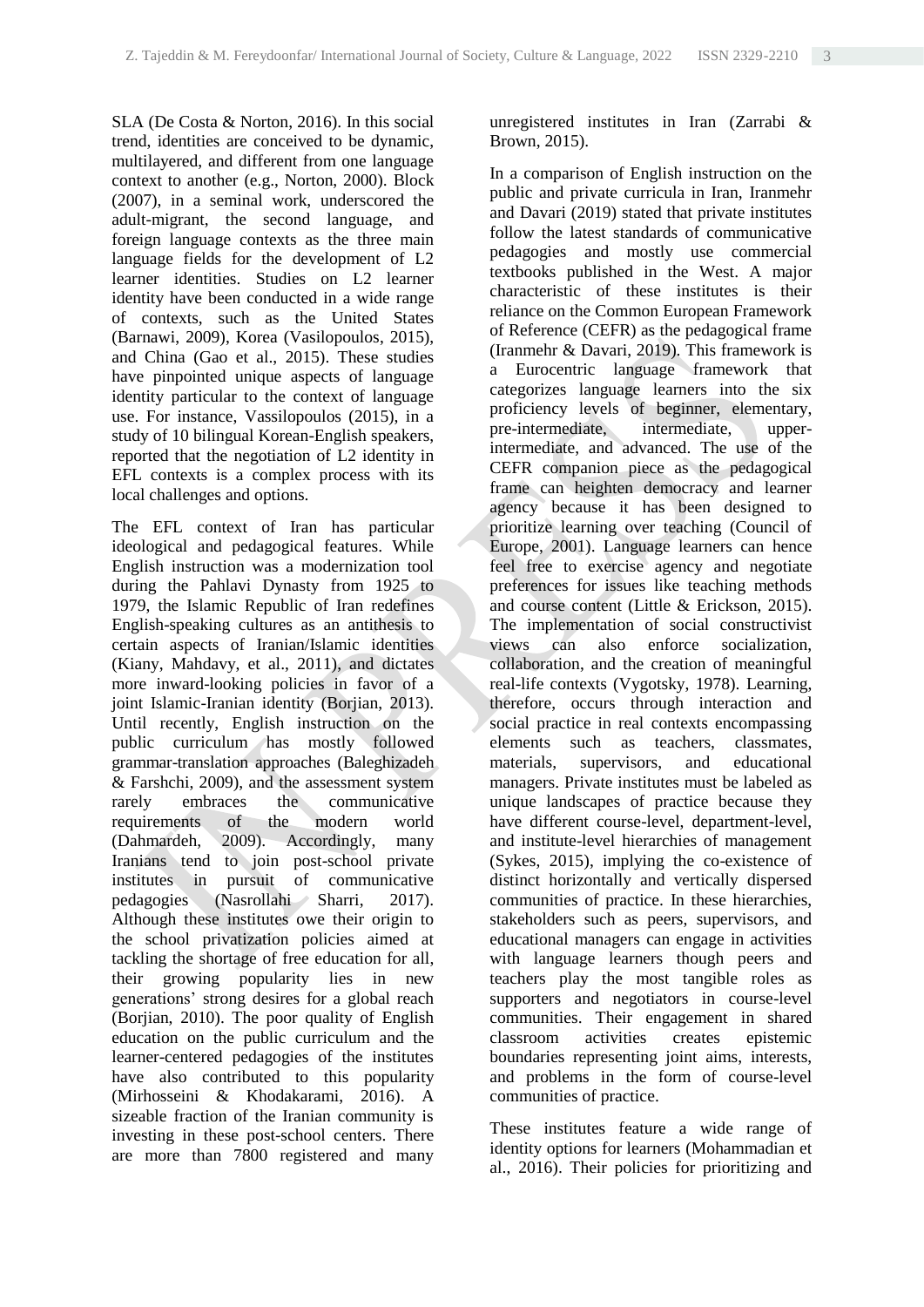addressing diverse learner needs (Mirhosseini & Khodakarami, 2016) offer up the possibilities for exercising agency in relation to different language-related issues. The practice of learner-centered constructivist pedagogies can also enhance learner autonomy which is defined as freedom for choosing how, when, and what to learn (Holec, 1981). Furthermore, as these institutes address the globally-oriented linguistic requirements of the modern world, language learners can have access to more transnationally-dispersed identity options (Borjian, 2013). One obvious case of these identity options is the prospect of a scientific competition on an international market (Kiany, Mirhosseini, et al., 2011). These features are envisaged to contribute to the development of a context-specific portrait of English language learner identity with its specific dimensions. Despite the substantial role of these language centers as the main venue of English instruction in Iran (Zarrabi & Brown, 2015), to our knowledge, there is no empirical account of how English language learner identity is portrayed within their regulatory frames. There are nationwide accounts of the construct built upon the whole Iranian community as a monolithic identity field, blending identity options of the private and state fields (e.g., Khatib & Rezaei, 2013; Rezaei et al., 2014). As private institutes are unique identity fields, a scholarly attempt is required to shed light on the way an English language learner identity develops within their regulatory frames. Against this backdrop, this study aimed to develop and validate an English language learner identity scale within the regulatory frames of a private institute.

| Table 1                    |        |     |              |
|----------------------------|--------|-----|--------------|
| The Participants           |        |     |              |
|                            | Gender |     |              |
| <b>CEFR</b> levels         | М      |     | <b>Total</b> |
| <b>Beginner</b>            | 26     | 37  | 63           |
| <b>Elementary</b>          | 31     | 28  | 59           |
| <b>Pre-intermediate</b>    | 29     | 31  | 60           |
| <b>Intermediate</b>        | 48     | 42  | 90           |
| <b>Higher intermediate</b> | 33     | 35  | 68           |
| <b>Advanced</b>            | 26     | 34  | 60           |
| <b>Total</b>               | 175    | 225 | 400          |

# **3.2. Instruments**

Eight steps were followed to develop a literature-driven tentative scale for English language learners' identity, reflecting the main identity options available to the English language learners. In the first step, the existing body of literature on private language institutes and their pedagogical frames were

These language institutes are conceived to have their unique context-specific features contributing to the development of a new identity portrait. The study aimed to answer the following research questions:

- 1. What is the construct of English language learners' identity within the regulatory frames of private language institutes in Iran?
- 2. What are the psychometric features of the scale measuring English language learners' identity?

## **3. Methodology**

## **3.1. Participants and Research Setting**

A sample of 400 English language learners from six CEFR levels participated in the study (Table 1). They were following their language studies in a leading private institute hosting more than 15,000 learners. The institute had some staff in charge of registering learning and scheduling courses, many part- and fulltime teachers, some supervisors who were responsible for observing language courses and enrolling learners into proper proficiency levels, and educational managers observing and regulating teachers and supervisors' performances. The institute's pedagogical frame was based on the CEFR companion piece, and the *American English File* series, the second edition, was being instructed as the textbook. The institute had been structured to follow learner-centered and communicative teaching pedagogies in response to the learners' demands for globally-oriented requirements.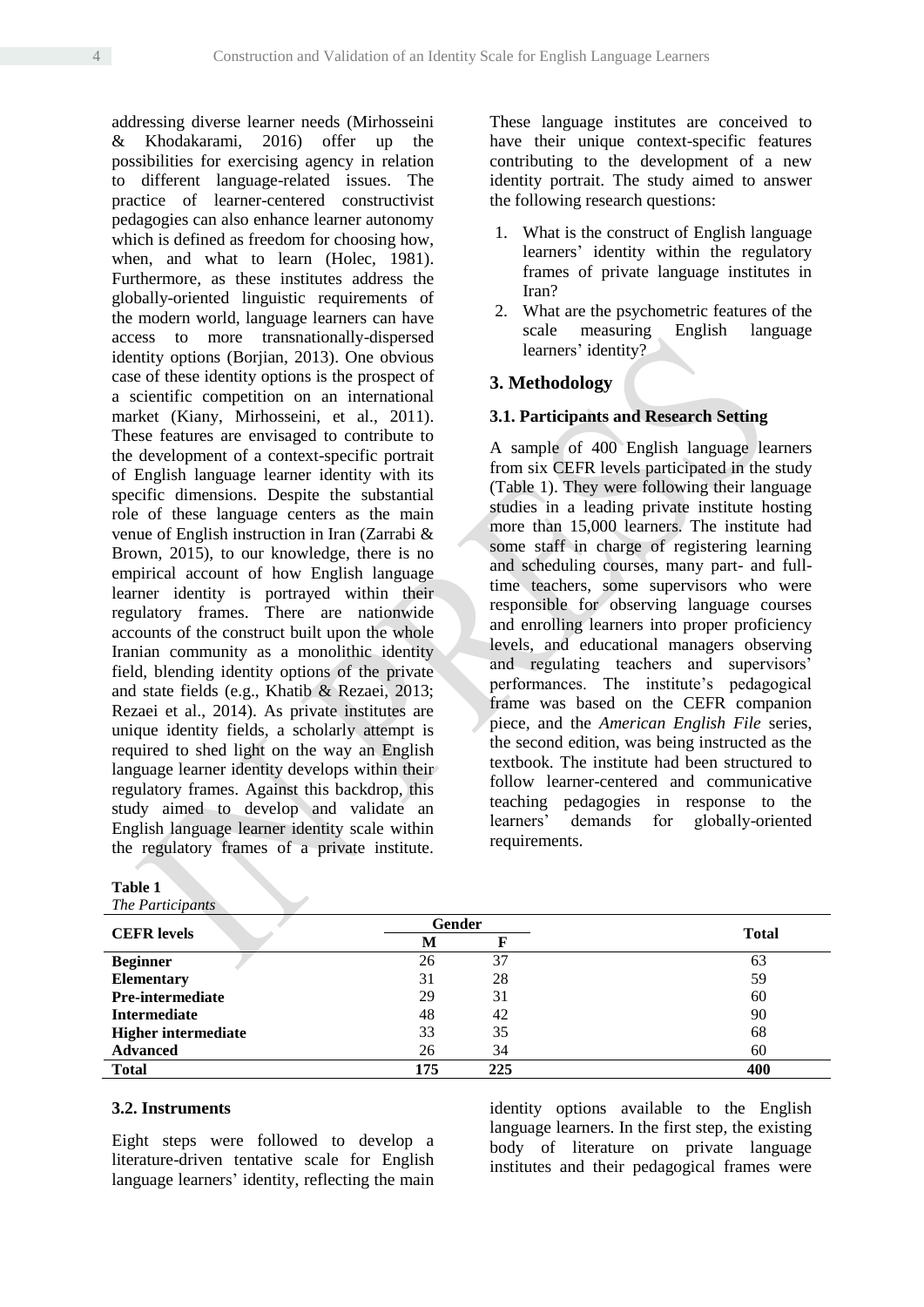deeply reviewed to prepare a theoretically-rich list of identity options reflecting different aspects of English language learners' identity. These identity options were found to be learning (e.g., Norton & Toohey, 2011), belongingness (e.g., Finley, 2018), expectations (e.g., Pitts, 2009; Trent, 2016), motivations (e.g., Dörnyei & Ushioda, 2009), attitudes (e.g., Bradley & Bradley, 2019), agency (e.g., Shuck, 2010), learning activities (e.g., Wenger, 1998), and relationships (e.g., Bucholtz & Hall, 2005). In the second step, the list of identity options was used to generate an initial item pool representative of the target domain of the institute. In six research panels, the items were further redrafted and modified not to be unclear, very lengthy, incomplete, prestige-showing, biased, leading, and doublebarreled. In the third step, the scale was designed based on a six-point Likert-type scale, including the options and scores of strongly disagree (1), disagree (2), slightly disagree (3), slightly agree (4), agree (5), and strongly agree (6). A five-point Likert scale, including half-way options such as 'undecided' and 'no idea' was not used because it might encourage conservative responses and hedging (Dörnyei, 2010). The items measuring the same identity options were bundled into separate sections. Then, instructions were added to the beginning of the scale to facilitate its self-administration. In the fifth step, Khatib and Rezaei's (2013) guidelines were followed to further review the items for relevance, redundancy, and clarity. Four experts were asked to rate items from one to four; one for *'not important'* to be included in the measure, two for 'somehow important', three for 'important', and four for 'extremely important'. Only the items rated as 'important or extremely important' by three experts were kept for further analysis. In the sixth step, the scale was translated into Persian so that the whole spread of English language learners from all proficiency levels would easily complete it. To control for the transfer effect from English, the back translation technique was used, which suggested further modifications in diction. In the seventh step, the Persian version of the scale was used for a pilot study with 20 learners from the same sample to ensure that all the items were clear and intelligible. The items were found to be generally clear, and the learners asked only for a few minor lexical modifications. Finally, in

the last step, the instructions and headings were highlighted, and type-faced, and enough spaces were left between items and sections. Colour, font size, and margin were also considered for face validity. As to content validity, two identity experts suggested further modifications for content relevance and coverage of the scale. The initial scale was finalized to consist of 53 items for the eight identity components of learning  $(n = 7)$ , belongingness ( $n = 4$ ), expectations ( $n = 9$ ), motivations ( $n = 3$ ), attitudes ( $n = 6$ ), agency  $(n = 11)$ , language learning activities  $(n = 3)$ , and relationships ( $n = 10$ ).

### **3.3. Data Collection and Data Analysis**

Due to time and space constraints, the scale was administered to small groups of learners each time, mostly before or after their classes, with the help of teachers. The second author used to teach in the institute, which eased gaining informed consent of the officials and made a deeper understanding of the research context possible. The scales filled out carelessly and/or partially were excluded, and only the data from 338 learners (84.5%) were kept for analysis.

In response to the first research question, exploratory factor analysis (EFA) was conducted to provide a statistical support for the literature-driven scale. EFA results helped identify the items with enough factor loadings and fewer statistically-supported underlying factors (Byrne, 2016), encompassing the eight identity components of the literature-driven scale. In so doing, first, Kaiser-Meyer-Olkin's (KMO) test and Bartlett's test were run to check the suitability of the data for running a factor analysis. The dataset was appropriate for running factor analysis because the KMO value was greater than 0.70 (de Vaus, 2014), and Bartlett's test findings showed the correlations between variables were significantly different from zero (Field, 2013). Hence, the principal component analysis (PCA) was used for EFA, and the extracted factors with eigenvalues over one were considered as components of the scale. The items with the factor loadings of .4 and above were kept for further analysis, and the rest were excluded.

A confirmatory factor analysis (CFA) was then used to provide statistical support for the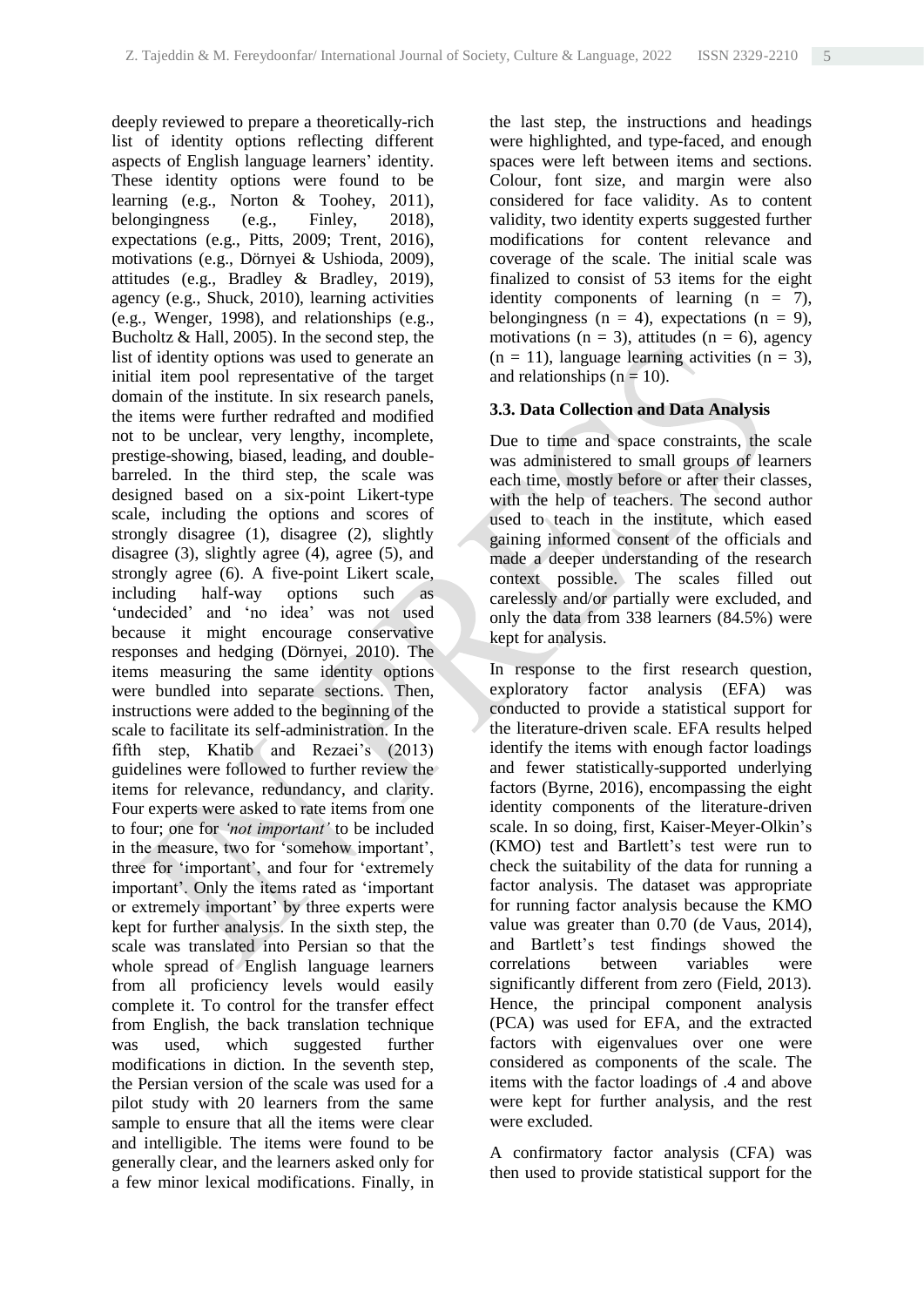validity of the scale (second research question) because the values of skewness and kurtosis showed the data were normally distributed and appropriate for running CFA. When skewness and kurtosis values are between  $-2$  and  $+2$ , the data are normally distributed (Tabachnick & Fidell, 2014). CFA as a type of structural equation modeling (SEM) (Arbuckle, 2019), was conducted using Amos Version 26. SEM is a multivariate confirmatory research technique that is used to show how far the collected data fit a tentative model. A combination of fit indices was utilized to test the fitness of the model because no strong consensus exists on the advantage of one fit index over the others.  $x^2/df$  was preferred over a Chi-square index because Chi-square results are rarely reliable when the sample size is so big.  $x^2/df$  was further accompanied by Good Fitness Index (GFI), Confirmatory Fit Index (CFI), Tucker-Lewis Index (TLI), and Root

**Table 2**

*Kaiser-Meyer-Olkin's Test and Bartlett's Test of Sphericity*

mean square error of approximation (RMSEA). The items with correlation coefficients higher than .3 were decided to have enough explanatory power on a measure. t-values were also used to determine the significance of path coefficients. To calculate the internal consistency of the scale and its dimensions, Cronbach's alpha coefficient was used, which is a commonly used indicator of reliability.

## **4. Results**

The results of KMO and Bartlett's test signified that the dataset was appropriate for running EFA on the 53 items. The KMO value was 0.866, which means nearly 87 percent of the variances of the 53 items may be caused by the construct of English language learners' identity. Bartlett's test of sphericity was also found to be significant as its value was smaller than 0.05.

| KMO |                           |      | <b>Bartlett's Test</b> |
|-----|---------------------------|------|------------------------|
|     | <b>Approx. Chi-Square</b> | df   | Sig.                   |
| 866 | 9564.264                  | 1378 | .000                   |

As shown in Table 3, five extracted factors had eigenvalues greater than 1, explaining 24.99%, 7.60%, 5.09%, 4.15%, and 3.65% of the variances, respectively. Overall, the 5 factor solution explained 45.50% of the variance. Item 38 loaded on the fifth factor, but its loading (.34) was less than .4 and was deleted from the scale. Likewise, items 47, 48,

50, and 53, with the respective loadings of .35, .32, .31, and.30, loaded on the second factor but were deleted. A look at the factor correlation matrix (Table 4) shows that the highest and the lowest correlations were between the first and fifth factors (.42) and the first and fourth factors (.15).

#### **Table 3**

*Statistics of the Extracted Factors*

| <b>Factors</b> |                    |               | <b>Extraction Sums of Squared Loadings</b> |  |  |
|----------------|--------------------|---------------|--------------------------------------------|--|--|
|                | <b>Eigenvalues</b> | % of variance | Cumulative %                               |  |  |
|                | 13.248             | 24.996        | 24.996                                     |  |  |
|                | 4.030              | 7.603         | 32.599                                     |  |  |
|                | 2.701              | 5.097         | 37.696                                     |  |  |
|                | 2.203              | 4.157         | 41.853                                     |  |  |
|                | 1.935              | 3.651         | 45.504                                     |  |  |

| Table 4                          |  |
|----------------------------------|--|
| <b>Factor Correlation Matrix</b> |  |

| <b>Factors</b> |       |       |       |       |       |
|----------------|-------|-------|-------|-------|-------|
| Factor 1       | 000.  | 0.282 | 0.352 | 0.151 | 0.426 |
| Factor 2       | 0.282 | 000.1 | 0.165 | 0.252 | 0.196 |
| Factor 3       | 0.352 | 0.165 | 1.000 | 0.256 | 0.346 |
| Factor 4       | 0.151 | 0.252 | 0.256 | 1.000 | 0.237 |
| Factor 5       | 0.426 | 0.196 | 0.346 | 0.237 | .000  |

*Notes: Extraction Method: Principal Axis Factoring*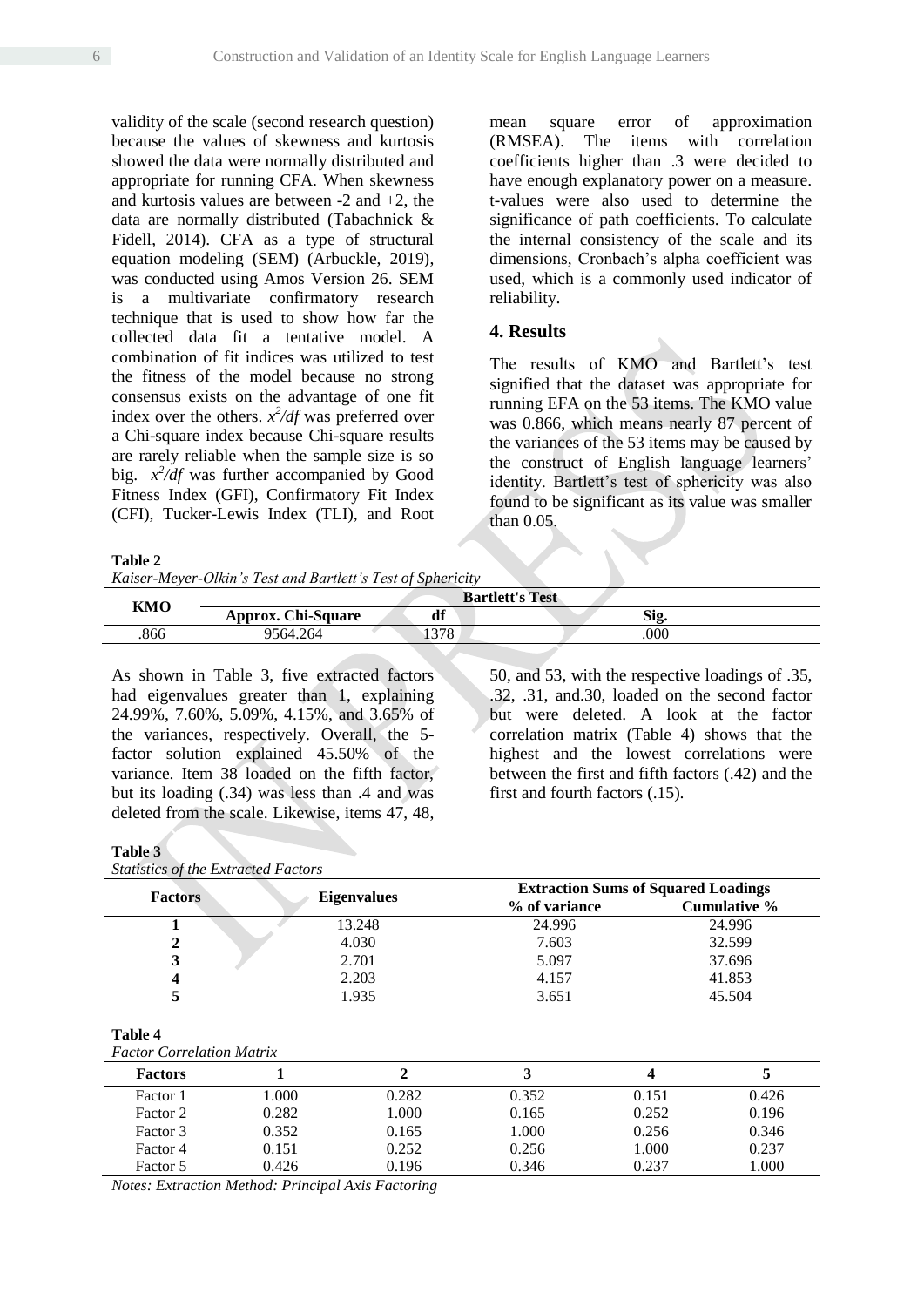### **4.1. Linguistic Investment**

Items from the four identity options of learning, motivations, attitudes, and learning activities on the literature-driven scale (1, 2, 3, 4, 5, 6, 7, 21, 23, 24, 41, and 42) loaded on the first factor measuring the learners' linguistic investment in English. As Table 5 shows, the highest and lowest explained variances

belonged to items 6 and 24 with the explained variances with the values of 0.759 and 0.424, respectively. The average means of individual items ranged from a low of 3.48 to a high of 5.60 for items 24 and 5, respectively. Overall, the participants reported being generally invested in English learning at the private language institute.

#### **Table 5**

*Statistics of the First Extracted Factor: Linguistic Investment* 

| <b>Items</b>                                                                             | <b>SD</b> | M    | EV    |
|------------------------------------------------------------------------------------------|-----------|------|-------|
| 1. I have always wanted to be an English language learner.                               | 0.87      | 3.72 | 0.525 |
| 2. Being an English language learner gives me a higher social status.                    | 1.13      | 4.12 | 0.627 |
| 3. Being an English language learner is an important aspect of my life.                  | 1.12      | 4.17 | 0.642 |
| 4. I'd prefer to spend my free time learning English rather than doing other activities. | 0.98      | 4.01 | 0.508 |
| 5. I decided to learn English voluntarily, not because of external forces.               | 1.12      | 3.48 | 0.740 |
| 6. I like to be a better English language learner.                                       | 1.05      | 4.97 | 0.759 |
| 7. I like to learn English inside and outside the language institute.                    | 1.20      | 4.00 | 0.539 |
| 21. I am highly motivated to improve my English at the language institute.               | 1.03      | 4.50 | 0.501 |
| 23. I go to the language institute with enthusiasm and passion.                          | 0.98      | 4.40 | 0.491 |
| 24. I like to learn a standard American or British variety of English.                   | 0.95      | 5.60 | 0.424 |
| 41. I like to do language learning activities that reflect my real-life language needs.  | 0.92      | 4.52 | 0.680 |
| 42. I like to do language learning activities that include elements of English culture.  | 0.83      | 4.12 | 0.575 |
| Notes: M=Mean; SD=Standard Deviation; EV=Explained variance                              |           |      |       |

## **4.2. Belongingness**

The items developed for the identity components of belongingness and relationships on the literature-driven scale (8, 9, 10, 11, 44, 45, 46, 49, 51, and 52) loaded on the second factor measuring the participants' senses of belongingness to the institute, its staff, and meta-institutional communities of English language learners. As Table 6 shows, the

lowest and the highest explained variances were for items 9 and 44, with the values of 0.417 and 0.556, respectively. The means of individual items ranged from a low of 3.79 for item 11 to a high of 5.12 for item 44. The findings generally show that the participants have a moderate sense of belongingness to not only the institute but also the wider communities of Iranian and international English language learners.

**Table 6**

*Statistics of the Second Extracted Factor: Belongingness*

| <b>Items</b>                                                                                                   | <b>SD</b> | M    | EV    |
|----------------------------------------------------------------------------------------------------------------|-----------|------|-------|
| 8. I feel a sense of belonging to the language institute where I am learning English.                          | 1.03      | 4.44 | 0.405 |
| 9. I see myself as a member of the English language learners' community in Iran.                               | 0.89      | 4.20 | 0.417 |
| 10. I see myself as a member of the English language community across the world.                               | 1.11      | 4.03 | 0.542 |
| 11. I like to join English language learners' online communities.                                              | 1.00      | 3.79 | 0.528 |
| 44. I like to develop a good relationship with my teacher at the language institute.                           | 1.11      | 5.12 | 0.556 |
| 45. I like to develop good relationships with my classmates at the language institute.                         | 1.18      | 5.01 | 0.439 |
| 46. I like to develop good relationships with my classmates out of the language<br>institute.                  | 0.79      | 4.19 | 0.539 |
| 49. The relationships I develop with the staffs of the language institute are important to<br>me.              | 1.20      | 3.84 | 0.473 |
| 51. I am aware of the positive consequences of developing good relationships with<br>supervisors and managers. | 1.15      | 4.49 | 0.537 |
| 52. I like to develop good relationships with native English speakers.                                         | 1.19      | 4.38 | 0.488 |
| <b>Total</b>                                                                                                   | 1.06      | 4.30 |       |

*Notes: M=Mean; SD=Standard Deviation; EV=Explained variance*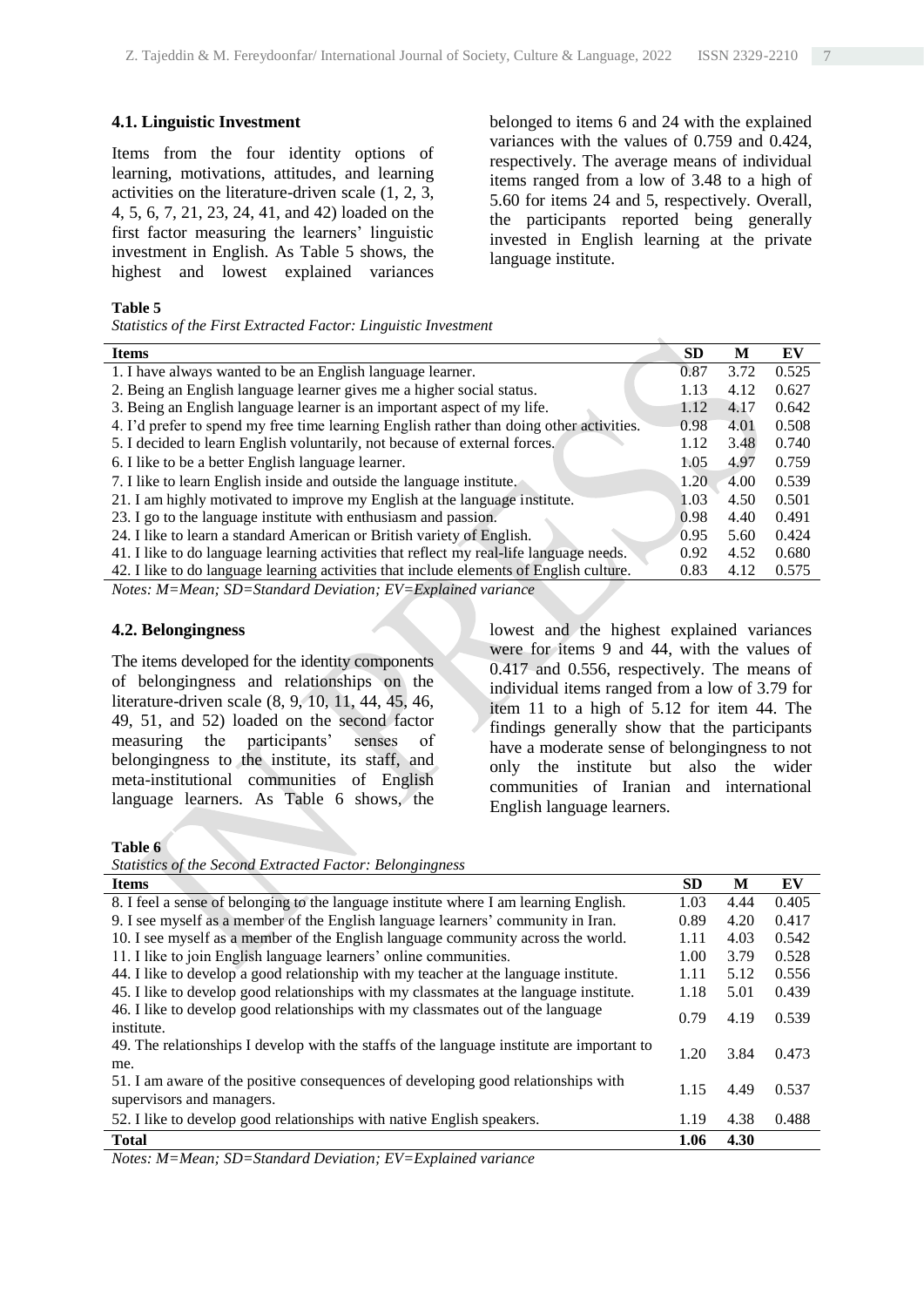### **4.3. Expectations**

The items that loaded on the third factor (12, 13, 14, 15, 16, 17, 18, 19, 20, 22, and 34) were measures of the participants' expectations targeted at different agents of the institute. As shown in Table 7, the lowest and highest explained variances were for items 34 and 17, with values of 0.409 and 0.734, respectively.

*Statistics of the Third Extracted Factor: Expectations* 

Except for item 16, with a mean of 3.66, all the other items had average means higher than 4. The highest means were for item 14 ( $M =$ 5.15) and item 19 ( $M = 4.93$ ). These findings indicate that the participants' expectations were generally aligned with the target expectations of the institute officials, staff, teachers, and learners.

#### **Table 7**

| <b>Items</b>                                                                                | <b>SD</b> | M    | EV    |
|---------------------------------------------------------------------------------------------|-----------|------|-------|
| 12. I expect the language institute to consider my educational needs as a language          | 0.92      | 4.75 | 0.581 |
| learner.                                                                                    |           |      |       |
| 13. I expect the language institute to consider my emotional and psychological needs as     | 1.04      | 4.81 | 0.640 |
| a language learner.                                                                         |           |      |       |
| 14. I like teachers to teach and manage class in line with my expectations.                 | 1.20      | 5.15 | 0.642 |
| 15. I expect my relationships with my class mate and teachers to meet my educational        | 0.84      | 4.78 | 0.639 |
| needs.                                                                                      |           |      |       |
| 16. I expect my out-of-class communication with the language institute staff to bring me    | 0.76      | 3.66 | 0.635 |
| a high level of satisfaction.                                                               |           |      |       |
| 17. I expect the language institute environment to help me develop an understanding of      | 0.99      | 4.59 | 0.734 |
| who I am and who I want to become.                                                          |           |      |       |
| 18. I expect the textbooks and materials taught in the course to be well-matched to my      | 1.13      | 4.55 | 0.419 |
| needs.                                                                                      |           |      |       |
| 19. I like the teacher to teach the textbook and materials I prefer to study.               | 1.16      | 4.93 | 0.404 |
| 20. I insist that my individual differences be addressed in English class of the institute. | 0.82      | 4.73 | 0.419 |
| 22. I like the language institute to increase my motivation for learning English.           | 1.19      | 4.63 | 0.566 |
| 34. I like my teacher to take my suggestions about teaching into account.                   | 0.93      | 4.20 | 0.409 |
| <b>Total</b>                                                                                | 0.98      | 4.38 |       |

*Notes: M=Mean; SD=Standard Deviation; EV=Explained variance*

## **4.4. Attitudes**

Items 25, 26, 27, 28, 29, and 40 were clustered on the same factor, measuring the participants' attitudes toward the non-state institute and English-speaking countries. They measured the learners' attitudes about the courses, the institute's management, environment, and

staff. As Table 8 shows, the highest and lowest explained variances were for items  $28$  (EV = 0.789) and item 40 (EV = 0.429). The highest and lowest means were for the items 29 ( $M =$ 4.92) and 27 ( $M = 3.45$ ). The learners generally had favorable attitudes toward the institute and the English language.

**Table 8**

| <b>Statistics of the Fourth Extracted Factor: Attitudes</b>                                               |           |      |       |
|-----------------------------------------------------------------------------------------------------------|-----------|------|-------|
| <b>Items</b>                                                                                              | <b>SD</b> | M    | EV    |
| 25. I have favorable attitudes toward the language institute as a learning environment.                   | 1.20      | 4.90 | 0.643 |
| 26. I hold a positive view about the way the language institute is managed.                               | 1.16      | 3.97 | 0.556 |
| 27. I perceive the English class of the language institute as an ideal learning setting.                  | 1.11      | 3.45 | 0.650 |
| 28. My perception of the staff at the language institute is positive.                                     | 0.93      | 4.81 | 0.789 |
| 29. I hold positive attitudes toward English-speaking countries.                                          | 0.92      | 4.92 | 0.687 |
| 40. The rules and regulations of the language institute provide a safe and relaxed place<br>for learning. | L 13      | 4.25 | 0.429 |
| <b>Total</b>                                                                                              | 1.04      | 4.61 |       |

*Notes: M=Mean; SD=Standard Deviation; EV=Explained variance*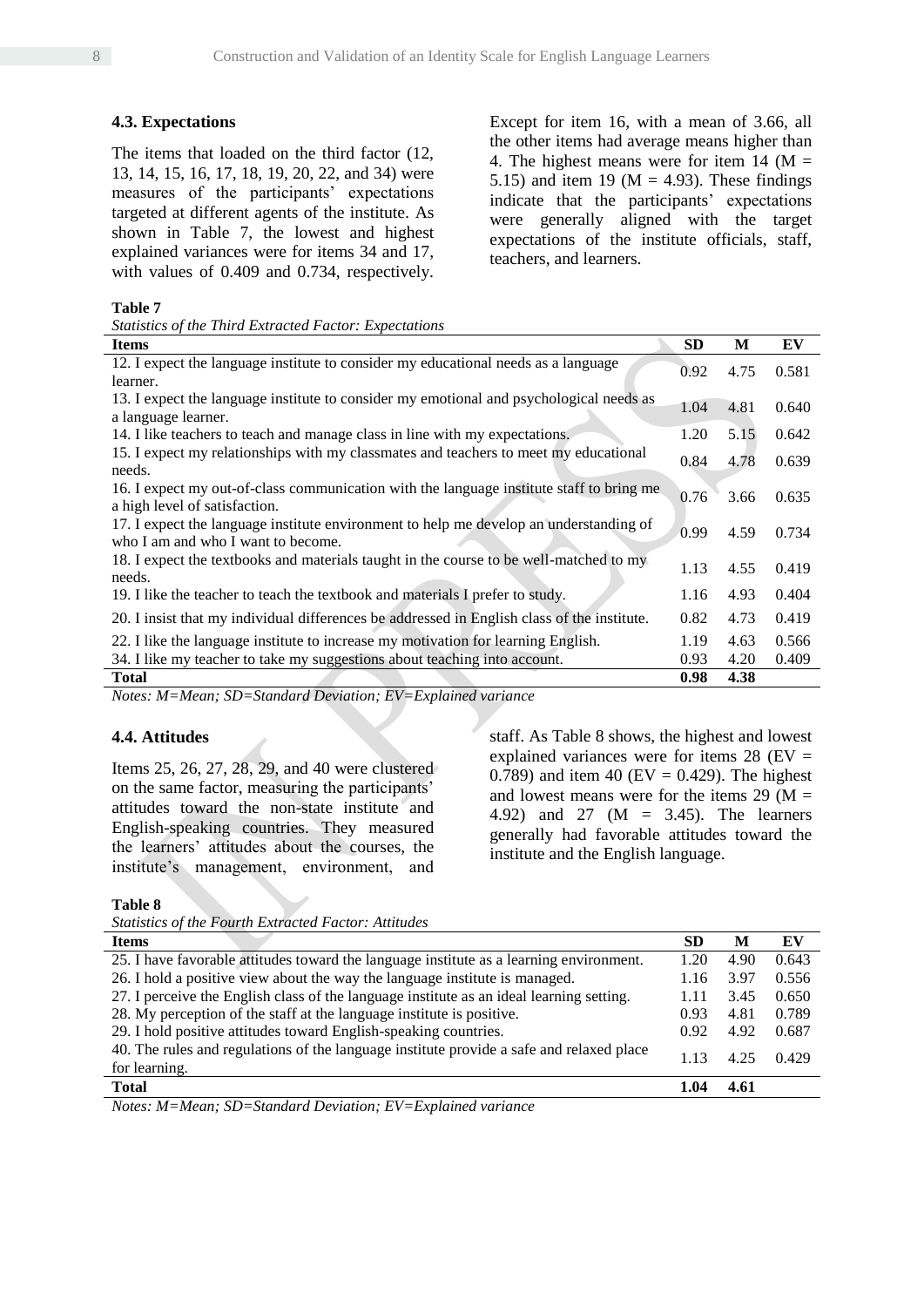## **4.5. Agency**

The items that loaded on the fifth factor (30, 31, 32, 33, 35, 36, 37, 39, and 43) were measures of the agency. The participants expressed their desires to participate in highstake decision-making, scheduling, classroom management, assessment, teacher selection,

and the selection of language learning activities. As Table 9 shows, items 39 and 33 had the highest and lowest explained variances with the values of 0.619 and 0.428, respectively. Except for item 30, which had an average mean of 3.79, the other items had means larger than 4. The highest means were for item 37 ( $M = 4.91$ ) and item 39 ( $M = .76$ ).

#### **Table 9**

|  | Statistics of the Fifth Extracted Factor: Agency |  |
|--|--------------------------------------------------|--|
|  |                                                  |  |

| <b>Items</b>                                                                                                     | <b>SD</b> | M    | EV    |
|------------------------------------------------------------------------------------------------------------------|-----------|------|-------|
| 30. I like to have a role in the high-stake decisions made at the language institute.                            | 1.12      | 3.79 | 0.478 |
| 31. I like to have a role in classroom management along with the teacher.                                        | 1.17      | 4.32 | 0.459 |
| 32. I like to have a role in determining how to learn English at the institute.                                  | 0.93      | 4.23 | 0.542 |
| 33. I like to have a role in determining the teaching method in the classroom.                                   | 0.92      | 4.34 | 0.428 |
| 35. I like to be assessed by myself rather than the teacher.                                                     | 1.11      | 4.32 | 0.519 |
| 36. I like to choose the classmates that I want to have rather than those imposed by the<br>institute.           | 0.92      | 4.59 | 0.558 |
| 37. I like to set or change the time of class based on my schedule.                                              | 0.95      | 4.81 | 0.517 |
| 39. I like to select my teacher for each term.                                                                   | 1.01      | 4.76 | 0.619 |
| 43. I like to have a role in the selection of language learning activities based on my<br>needs.                 | 1.12      | 4.36 | 0.477 |
| <b>Total</b>                                                                                                     | 1.01      | 4.39 |       |
| $\mathbf{1}$ $\mathbf{1}$ $\mathbf{R}$<br>$\alpha$ $\beta$ $\alpha$ .<br>$\blacksquare$<br>$\mathbf{v}$<br>,,,,, |           |      |       |

*Notes: M=Mean; SD=Standard Deviation; EV=Explained variance*

The skewness and kurtosis values also indicated that the dataset was appropriate for running CFA as a subset of SEM. The dataset

was normally distributed as skewness and kurtosis values of all the five factors were between  $-2$  and  $+2$  (Table 10).

### **Table 10**

*Normality of Distribution* 

| <b>Factors</b>        | <b>Skewness</b> | <b>Kurtosis</b> |
|-----------------------|-----------------|-----------------|
| Linguistic investment | $-1.307$        | 1.471           |
| Belongingness         | $-1.105$        | 1.172           |
| Expectations          | $-1.808$        | 1.244           |
| Attitudes             | $-1.855$        | 1.868           |
| Agency                | 0.836           | 1.307           |

Table 11 shows the results of CFA for the 48 items. The standard estimates of correlation coefficients were above the critical value of 0.30 for all the items. The t-value analyses

also showed all the values were greater than the critical values of 1.96. These findings indicated that all the path coefficients of the identity scale were significant.

#### **Table 11**

*The Significance of Factor Loadings* 

| The Significance of Factor Loadings |                |                |                            |                         |      |  |
|-------------------------------------|----------------|----------------|----------------------------|-------------------------|------|--|
| <b>Paths</b>                        | <b>P</b> Value | <b>T</b> Value | <b>Non-Std Coefficient</b> | <b>Std. Coefficient</b> | S.E. |  |
| $1 \rightarrow F1$                  | < 0.01         | 7.30           | 1.74                       | 0.66                    | 0.23 |  |
| $2 \rightarrow F1$                  | < 0.01         | 5.19           | 0.77                       | 0.35                    | 0.18 |  |
| $3 \rightarrow F1$                  | < 0.01         | 7.21           | 1.91                       | 0.64                    | 0.26 |  |
| $4 \rightarrow F1$                  | < 0.01         | 7.05           | 1.92                       | 0.61                    | 0.27 |  |
| $5 \rightarrow F1$                  | < 0.01         | 7.62           | 1.00                       | 0.33                    | 0.20 |  |
| $6 \rightarrow F1$                  | < 0.01         | 4.98           | 0.63                       | 0.41                    | 0.11 |  |
| $7 \rightarrow F1$                  | < 0.01         | 5.71           | 1.15                       | 0.47                    | 0.18 |  |
| $21 \rightarrow F1$                 | < 0.01         | 11.31          | 1.00                       | 0.74                    | 0.16 |  |
| $23 \rightarrow F1$                 | < 0.01         | 9.79           | 0.71                       | 0.65                    | 0.07 |  |
| $24 \rightarrow F1$                 | < 0.01         | 5.65           | 1.00                       | 0.46                    | 0.11 |  |
| $41 \rightarrow F1$                 | ${}_{< 0.01}$  | 11.26          | 1.00                       | 0.74                    | 0.21 |  |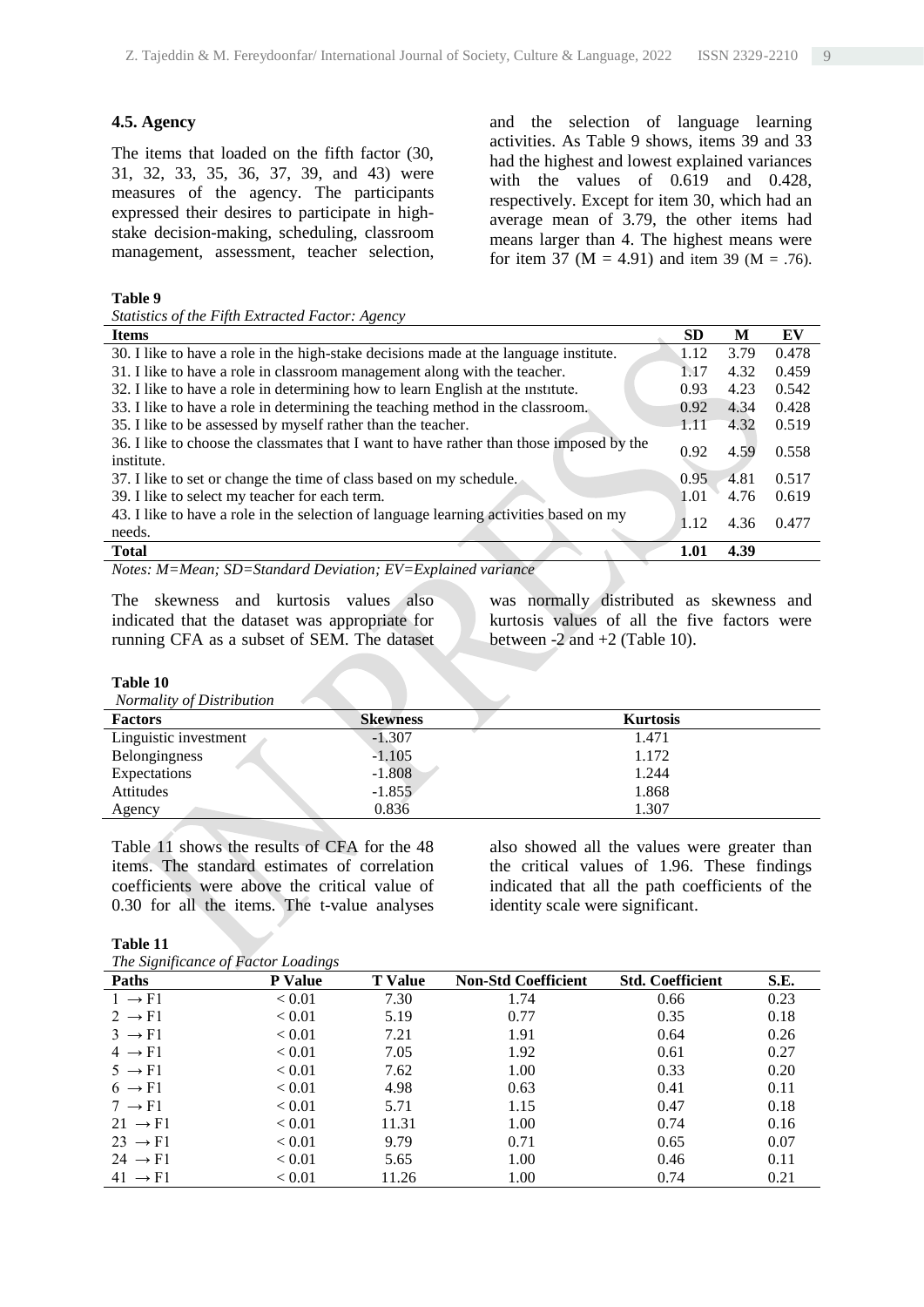| $42 \rightarrow F1$ | < 0.01   | 9.91  | 0.99 | 0.59 | 0.10 |
|---------------------|----------|-------|------|------|------|
| $8 \rightarrow F2$  | < 0.01   | 11.25 | 1.00 | 0.63 | 0.25 |
| $9 \rightarrow F2$  | < 0.01   | 11.25 | 1.00 | 0.73 | 0.08 |
| $10 \rightarrow F2$ | < 0.01   | 11.86 | 1.30 | 0.79 | 0.11 |
| $11 \rightarrow F2$ | < 0.01   | 8.89  | 0.80 | 0.55 | 0.09 |
| $44 \rightarrow F2$ | < 0.01   | 7.86  | 1.00 | 0.48 | 0.19 |
| $45 \rightarrow F2$ | < 0.01   | 6.07  | 0.91 | 0.43 | 0.15 |
| $46 \rightarrow F2$ | < 0.01   | 3.04  | 1.64 | 0.45 | 0.54 |
| $49 \rightarrow F2$ | < 0.01   | 7.36  | 2.04 | 0.59 | 0.12 |
| $51 \rightarrow F2$ | < 0.01   | 7.59  | 2.22 | 0.62 | 0.29 |
| $52 \rightarrow F2$ | < 0.01   | 7.67  | 1.61 | 0.64 | 0.21 |
| $12 \rightarrow F3$ | < 0.01   | 11.01 | 1.00 | 0.62 | 0.24 |
| $13 \rightarrow F3$ | $< 0.01$ | 9.36  | 1.23 | 0.60 | 0.13 |
| $14 \rightarrow F3$ | < 0.01   | 11.52 | 2.08 | 0.78 | 0.18 |
| $15 \rightarrow F3$ | < 0.01   | 11.23 | 1.21 | 0.66 | 0.12 |
| $16 \rightarrow F3$ | < 0.01   | 7.99  | 1.10 | 0.49 | 0.13 |
| $17 \rightarrow F3$ | < 0.01   | 7.15  | 1.15 | 0.43 | 0.16 |
| $18 \rightarrow F3$ | < 0.01   | 8.06  | 1.44 | 0.50 | 0.17 |
| $19 \rightarrow F3$ | < 0.01   | 8.04  | 1.50 | 0.50 | 0.18 |
| $20 \rightarrow F3$ | < 0.01   | 8.44  | 1.53 | 0.53 | 0.18 |
| $22 \rightarrow F3$ | < 0.01   | 9.48  | 0.66 | 0.62 | 0.07 |
| $34 \rightarrow F3$ | < 0.01   | 4.73  | 0.45 | 0.37 | 0.08 |
| $25 \rightarrow F4$ | < 0.01   | 8.03  | 1.61 | 0.73 | 0.20 |
| $26 \rightarrow F4$ | $< 0.01$ | 8.22  | 2.31 | 0.77 | 0.28 |
| $27 \rightarrow F4$ | < 0.01   | 8.13  | 2.04 | 0.75 | 0.25 |
| $28 \rightarrow F4$ | $< 0.01$ | 7.89  | 1.95 | 0.69 | 0.24 |
| $29 \rightarrow F4$ | < 0.01   | 6.03  | 1.12 | 0.43 | 0.18 |
| $40 \rightarrow F4$ | < 0.01   | 6.07  | 0.45 | 0.37 | 0.07 |
| $30 \rightarrow F5$ | < 0.01   | 11.29 | 1.00 | 0.67 | 0.21 |
| $31 \rightarrow F5$ | $< 0.01$ | 12.00 | 1.20 | 0.76 | 0.10 |
| $32 \rightarrow F5$ | $< 0.01$ | 12.43 | 1.06 | 0.80 | 0.08 |
| $33 \rightarrow F5$ | $< 0.01$ | 11.56 | 0.97 | 0.73 | 0.08 |
| $35 \rightarrow F5$ | < 0.01   | 5.71  | 0.52 | 0.34 | 0.09 |
| $36 \rightarrow F5$ | $< 0.01$ | 11.29 | 1.00 | 0.67 | 0.28 |
| $37 \rightarrow F5$ | < 0.01   | 8.46  | 0.57 | 0.53 | 0.06 |
| $39 \rightarrow F5$ | < 0.01   | 11.88 | 1.15 | 0.85 | 0.09 |
| $43 \rightarrow F5$ | < 0.01   | 12.75 | 1.42 | 0.77 | 0.11 |

Several model fit indices were used to measure the validity of the identity scale. As shown in Table 12, the results of CFA using the likelihood estimation method show that the contained values are above the threshold levels of 0.90 for the indices of GFI, CFI, and TLI.

The values for  $x^2/df$  and RMSEA are also smaller than 0.30 and 0.80, respectively. These statistics reveal that all the values are significant, and the measurement model is appropriate.

#### **Table 12**

*Selected Fit Measures* 

| <b>Indices</b> | <b>Observed level</b> | <b>Threshold</b> |
|----------------|-----------------------|------------------|
| $x^2/df$       | 1.63                  | <3.0             |
| <b>GFI</b>     | 0.96                  | >0.90            |
| <b>CFI</b>     | 0.99                  | >0.90            |
| <b>TLI</b>     | 0.97                  | >0.90            |
| <b>RMSEA</b>   | 0.03                  | < 0.08           |
| df             | 2070                  |                  |

The results of Cronbach's alpha coefficients were greater than .70 for all the five factors and the whole identity scale. These findings

indicate that the identity scale had satisfactory reliability or internal consistency (Table 13).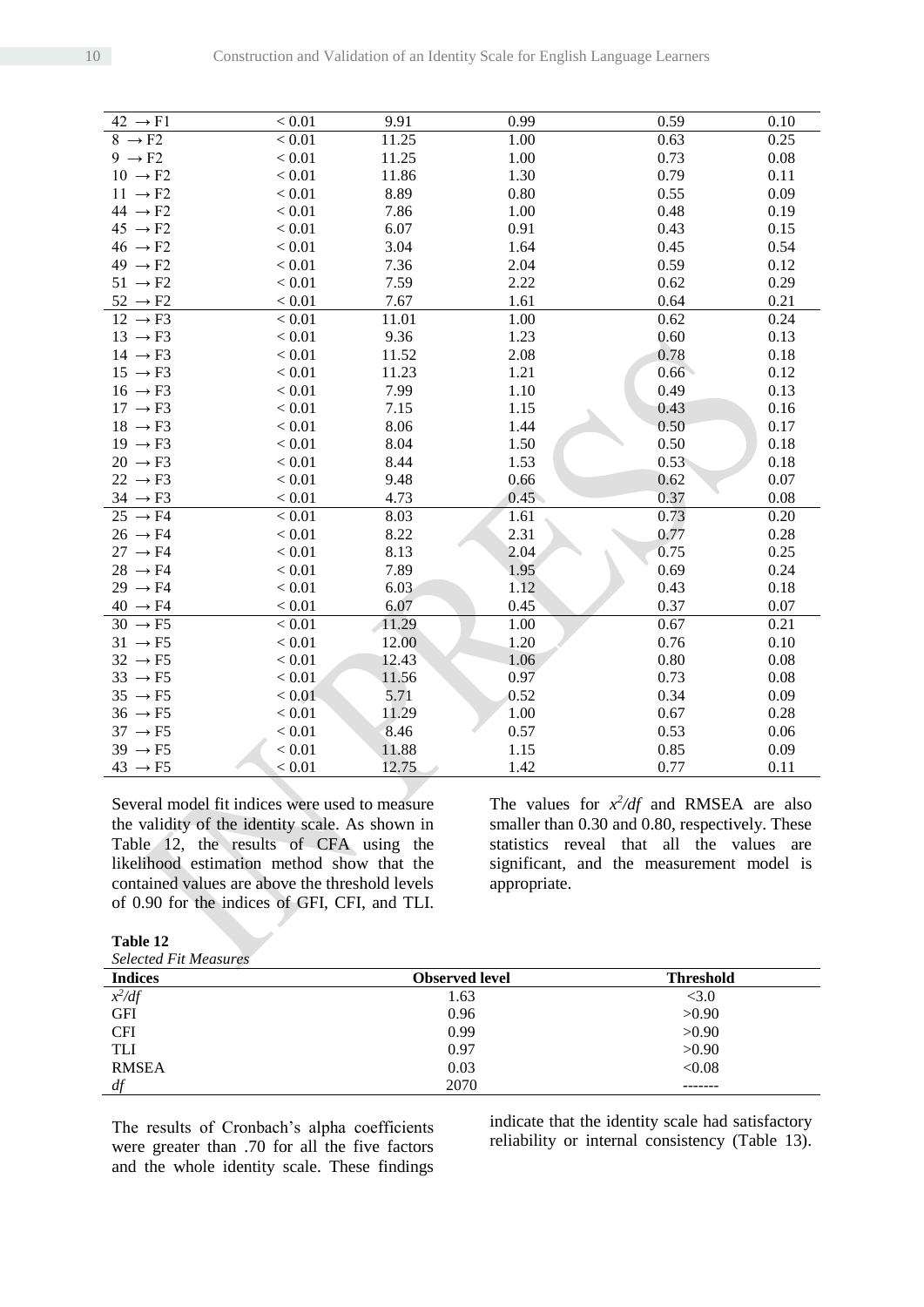| Cronbach's Alpha Coefficients |                        |                  |  |  |
|-------------------------------|------------------------|------------------|--|--|
| <b>Factors</b>                | <b>Number of items</b> | Cronbach's Alpha |  |  |
| Linguistic investment         | 12                     | .82              |  |  |
| Belongingness                 | 10                     | .80              |  |  |
| Expectations                  |                        | .83              |  |  |
| Attitudes                     | <sub>0</sub>           | .80              |  |  |
| Agency                        |                        | .76              |  |  |
| <b>Total</b>                  | 53                     | .93              |  |  |

**Table 13**

# **5. Discussion**

This study sought to develop a new scale measuring the construct of English language learners' identity within private language institutes. It was found that the construct of English language learner identity has its specific components within the subnational contexts of private institutes. These findings mostly endorse the widely held view that language learning is a social practice and the resulting language identities are complex, multiple, and socio-culturally constructed (e.g., Norton, 2000). Accordingly, a range of factors particular to private institutes contribute to a new context-specific understanding of linguistic investment, belongingness, expectations, attitudes, and agency as identity components.

The recognition of linguistic investment as an identity component signifies that learning English is a central aspect of Iranian English language learners' lives in terms of gaining access to privileged social statuses. In this view, English knowledge is taken as a cultural capital that can be used for occupying various social spaces; social spaces which in turn provide learners with further forms of social capital (Darvin & Norton, 2015). It was further found that the decision to invest in English and becoming a better English language learner was not only voluntary but triggered by a range of external background forces in parallel. These findings reflect the commonlyheld view that learning is a process geared by background cultural factors (e.g., Wenger, 1998), and encouraged by historically gathered stores of capital (Darvin & Norton, 2015). Although private institutes are the main venues of English learning in Iran (Zarrabi & Brown), it was found that Iranian English language learners tend to go beyond the institute's pedagogical frames in pursuit of individual linguistic investment. The notion of investment, which implies agentic

participation in the communities of practice and learner-centered pedagogies (e.g., Little & Erickson, 2015), affected the participants' motivations for becoming better learners. These findings clearly mirror the poststructuralist view of identity as becoming someone else across time and space (Norton, 2013). This view of learning as 'becoming' was also reflected in the learners' preference for involving in language learning activities and their desire to complete the institute's language program.

The learners' desires to belong to their English courses and the diverse national and international communities of English language learners pinpointed the concept of belongingness as a further identity component. Shared course-level learning activities with teachers and peers can partly explain this belongingness and can result in the construction of collective identities (Moeller, 2011). The institute's shared nature of enterprises, learner-centered pedagogies, and social constructivist views can further explain the learners' desire to establish and expand relationships with teachers, classmates, supervisors, and other staff members. The expansion of these relationships outside the institute can widen the field for Englishrelated identity negotiation and selfpositioning. However, learners can go beyond the course-level communities of practice to belong to the diverse institute-level and metainstitutional 'landscapes of practice' (Pyrko, Dörfler, & Eden, 2019). This desire to go beyond the course-level conventions can be mostly attributed to the fact that Iranian English language learners view private institutes as platforms for a global reach (Mirhosseini & Khodakarami, 2016). In other words, private language institutes only provide the grounds for achieving the linguistic capital required for gaining access to diverse academic and occupational opportunities.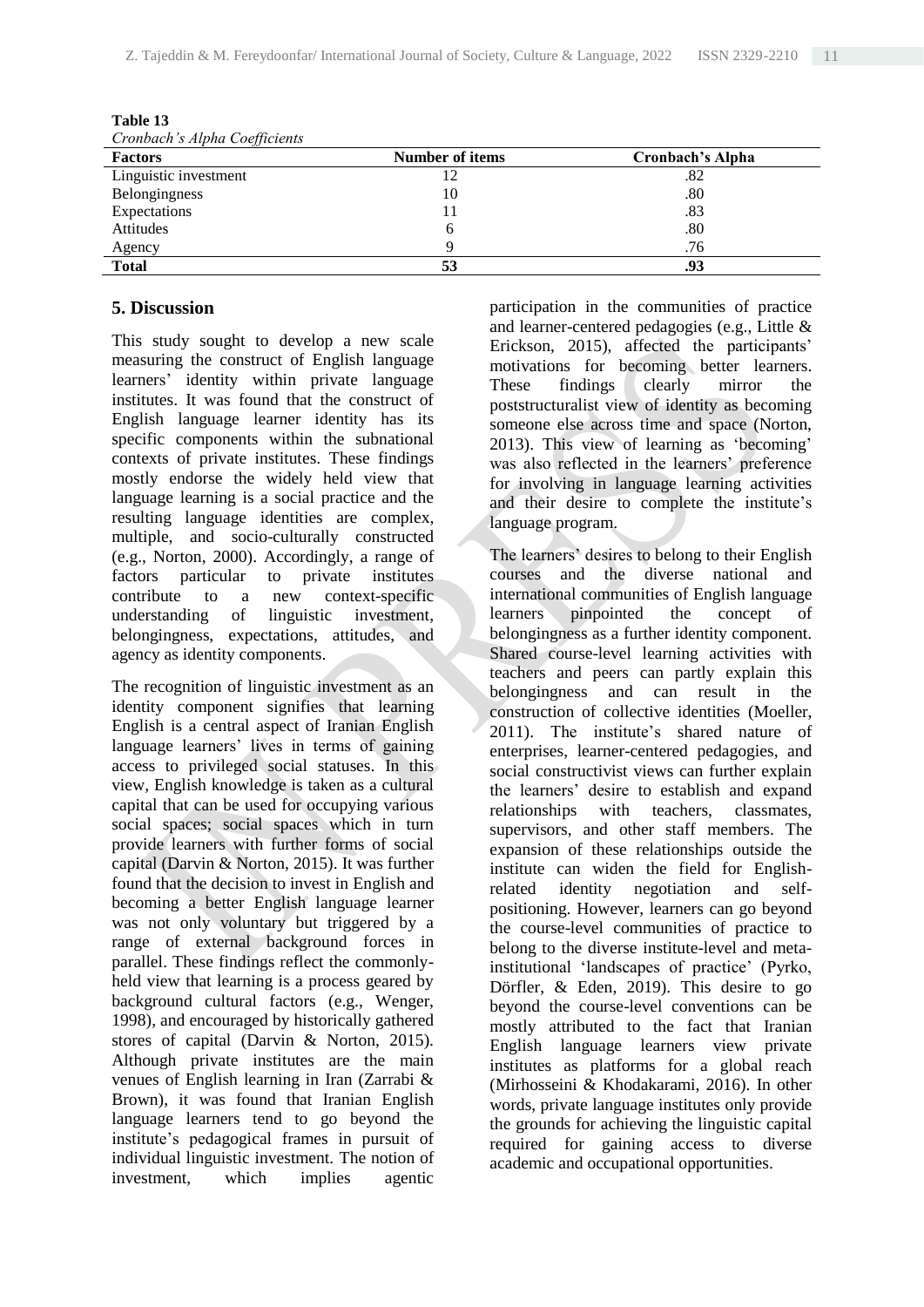The learners' expectations were also found to be the main component of their identity portrait. At a course level, the learners targeted expectations for proper classroom management, materials selection, and emotional needs to teachers and classmates. The institute-level expectations targeted at supervisors and the staff were also found to reflect the learners' identities. Direct contact and engagement in shared classroom activities with teachers and classmates highly illustrate why they are targeted. Collective identities are developed due to prolonged shared enterprises prompted by course-level and institute-level expectations. The expectations are critical identity options as they allow for the expression of community members' intentions (Boyadzhieva, 2016; Vidgen et al., 2013). The implementation of social constructivist views in private institutes allows learners to freely express their expectations. More clearly, the enactment of constructivism in language teaching better creates real-life contexts and addresses the real needs of language learners. The use of CEFR as the pedagogical frame can, in parallel, enable learners to freely express their expectations for issues like objectives, teaching methods, course content, and pace of learning (Council of Europe, 2001). Properly addressed needs and expectations can in turn result in a rise in learners' motivations (Gardner, 2004). More recent accounts of the construct of motivation show that it not only plays a vital role in language learning (Dörnyei & Ushioda, 2013) but also shape learners' self-perceptions in relation to their experience (Dörnyei et al., 2009). As such, motivation can open up the chances for following imagined aspirational trajectories encouraging alternative selfpositionings.

The sets of attitudes raised in the course of language learning are identified as construals for self-positioning when it comes to engagements in social activities (Weinreich & Saunderson, 2013). These language-related attitudes constitute a central part of Iranian English language learners' language ideologies, forming in turn essential parts of their identities (Darvin & Norton, 2015). Such favorable ideologies were moderately reflected in the learners' favorable attitudes toward English-speaking countries. In addition, the learners reported generally favorable attitudes toward the institute as a learning setting. This popularity can be partly attributed to the fact that private institutes' attempts at addressing the learners' needs were mainly overlooked in the public curriculum (Mirhosseini & Khodakarami, 2016).

Private institutes have a set of restrictions in their canonical structures. These structures can be challenged and modified by community members over time (Brown & Duguid, 1991). The findings showed that the learners desired to exercise agency in challenging these institutional norms. The desires for exercising agency were mostly manifested in the courselevel issues of classmates, teacher recruitment, course scheduling, and course size. Although the learners generally had positive attitudes about the way the institute was managed, they preferred to participate in managerial and high-stake decision-making tasks. These findings can suggest a detailed explanation when compared with the learners' deeper interests in impacting course-level decisions regarding classroom management, learning and teaching methods, and assessment. Even though the learners did not wholly overlook the idea of having their statements in higherorder institutional policies, they mostly underscored course-level pedagogical issues. There are diverse communities of practice within a wider landscape of practice (Pyrko et al., 2019). The hierarchical levels of management in language institutes further underscore the existence of diverse communities of practice within a landscape (Sykes, 2015). It can be argued that courselevel communities of practice serve as the main field for English language learners' identity negotiation while higher-stake institutional issues of the whole landscape are less noticed. In practice, learners are mostly involved in shared pedagogical classroom activities and rarely go beyond this, except for short talks with supervisors and other coordinating staff.

Attempts to develop a scale for English language learners' identity within the regulatory frames of private institutes in Iran underscored multiple context-specific identity components. English language learners' linguistic investment in institutes is ascribed to historically and culturally gathered forms of capital. The resulting English knowledge is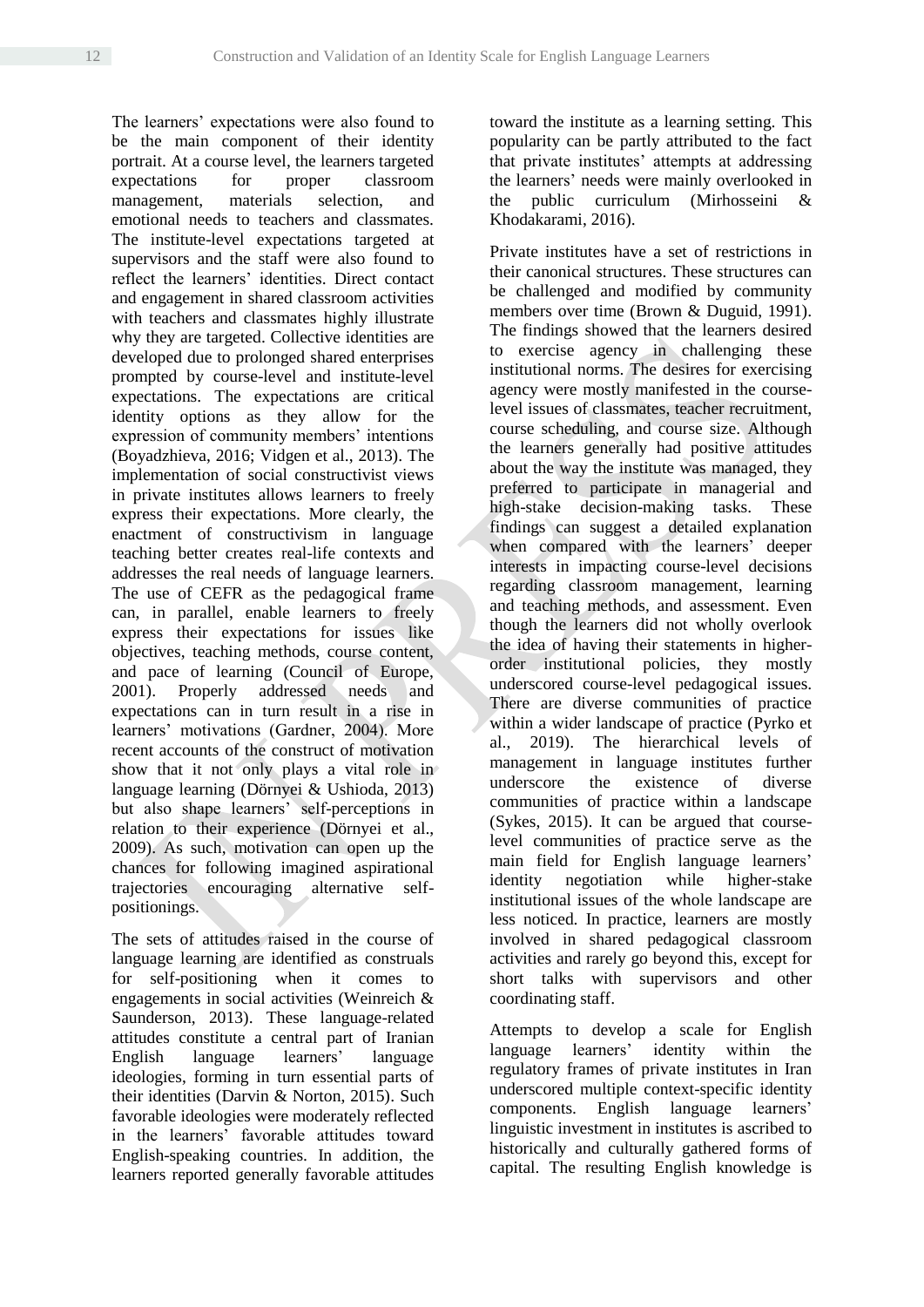also conceived to be used as a form of cultural capital to achieve privileged social statuses and to invest in more social spaces. Deliberate attempts at prioritizing learners' demands, which are largely neglected on public school curricula, generally endorse positive attitudes about these institutes. A parallel individual linguistic investment beyond institutes' pedagogical frames disavows their perfectionist idealization as learning settings, though. Course-level joint enterprises are argued to function as main identity fields compared with lower rates of agency exercise in higher-stake institutional and metainstitutional landscapes of practice. The implementation of social constructivist and CEFR principles can further unleash a free drive on personal interests and needs, which in turn raises motivations and opens up chances for further imagined identity trajectories. Language learning experiences and relevant identity components in all language institutes in Iran follow similar patterns because they rely on similar globally-framed pedagogies mainly in response to the common pitfalls of public school English programs.

Given that a representative scale of English language learners' identity in private institutes draws upon multiple components, a more inclusive and serious consideration of such components within institutes' learner-centered pedagogies can improve the attitudes about institutes and boost the chances for further linguistic investment and agency exercise. It is also suggested that private institutes heighten their awareness of learners' parallel personal linguistic adventurism and desires to push the epistemic boundaries of their identities to broader landscapes of practice in order to offer pedagogical services more fitting to learners' priorities. English programs on the public curricula are also recommended to change their pedagogical focuses in order to address learners' language needs.

Like all studies of the type, the present study had some limitations. It only drew upon quantitative data from the administration of a researcher-made scale. As identity is sociohistorically constructed, it is highly suggested that such findings become triangulated with interview data in order to account for social and historical factors. It is also highly recommended to interpret such quantitative identity data in view of a collection of demographic information like background languages, ethnicity, and socio-economic status. With due attention to the fact that identity is ascribed through both self- and other-positionings (Weinreich & Saunderson, 2013), more studies that focus on data from teachers, supervisors, and other staff can better delineate English language learners' identity portrait. As identity is redefined across time (Darvin & Norton, 2015), a deeper look at the given identity components across proficiency levels can be inspiring as well.

## **References**

- Arbuckle, J. L. (2019). *IBM SPSS Amos 26 user's guide*. Amos Development Corporation.
- Baleghizadeh, S., & Farshchi, S. (2009). An exploration of teachers' beliefs about the role of grammar in Iranian high schools and private language institutes. *Journal of English Language Teaching and Learning, 212*, 17-38.
- Barnawi, O. Z. (2009). The construction of identity in L2 academic classroom community: A small scale study of two Saudi MA in TESOL students at North American University. *Journal of Language and Linguistic Studies, 5*(2), 62-84.
- Beeching, K., Ghezzi, C., & Molinelli, P. (2018). *Positioning the self and others.* John Benjamins.
- Block, D. (2007). *Second language identities*. Continuum.
- Borjian, M. (2010). Policy privatization and empowerment of sub-national forces: The case of private English language institutes in Iran. In higher education and the Middle East: Serving the knowledge-based economy (pp. 58-61). Middle East Institute.
- Borjian, M. (2013). *English in postrevolutionary Iran: From indigenization to internationalization*. Multilingual Matters.
- Bourdieu, P. (1988). *Homo Academicus.* Polity Press.
- Boyadzhieva, E. (2016). Learner-centered teaching and learner autonomy. *Procedia - Social and Behavioral Sciences, 232*, 35-40.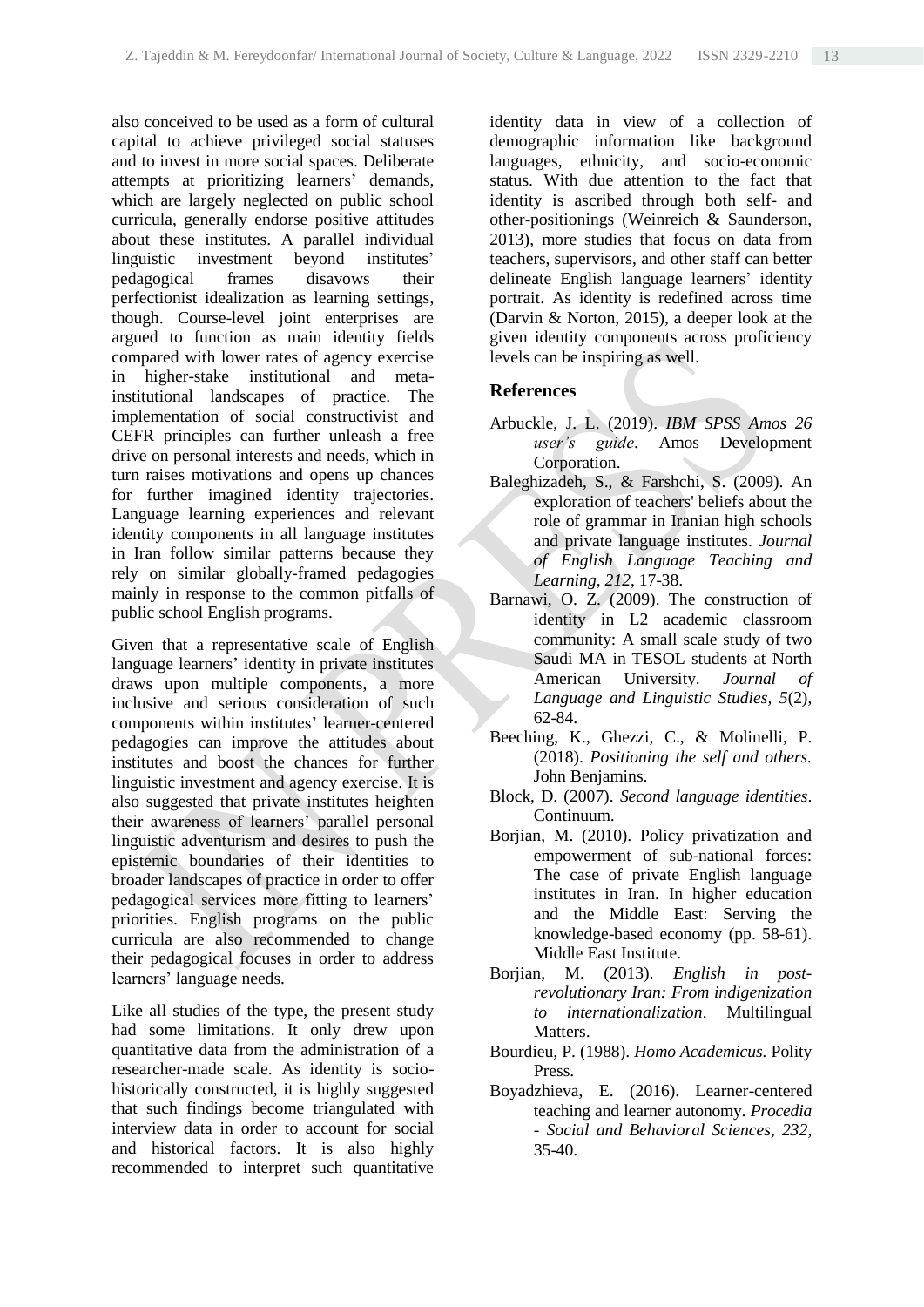- Bradley, D., & Bradley, M. (2019). Identity and attitudes. In D. Bradley & M. Bradley (Eds.), *Language endangerment* (pp. 64-83). Cambridge University Press.
- Brown, J. S., & Duguid, P. (1991). Organizational learning and communities of practice: Toward a unified view of working, learning and innovation. *Organizational Science, 2*(1), 40-57.
- Bucholtz, M., & Hall, K. (2005). Identity and interaction: A sociocultural linguistic approach. *Discourse Studies, 7*(4-5), 585-614.
- Byrne, B. M. (2016). *Structural equation modeling with AMOS: Basic concepts, applications, and programming* (3rd ed.). Routledge.
- Council of Europe. (2001). *Common European framework of reference for languages: Learning, teaching, assessment.*  Cambridge University Press.
- Dahmardeh, M. (2009). *English language teaching in Iran and communicative language teaching* (Unpublished doctoral dissertation). University of Warwick, Coventry, England.
- Darvin, R., & Norton, B. (2015). Identity and a model of investment in applied linguistics. *Annual Review of Applied Linguistics, 35*, 36-56.
- De Costa, P. I., & Norton, B. (2016). Identity in language learning and teaching: Research agendas for the future. In S. Preece (Ed.), *The Routledge handbook of language and identity* (pp. 586-601). Routledge.
- de Vaus, D. (2014). *Surveys in social research*  $(6<sup>th</sup>$  ed.). Routledge.
- Dörnyei, Z. (2010). *Questionnaires in second language research: Construction, administration, and processing*. Routledge.
- Dörnyei, Z., & Ushioda, E. (2009). *Motivation, language identity and the L2 self*. Multilingual Matters.
- Dörnyei, Z., & Ushioda, E. (2013). *Teaching and researching: Motivation*. Routledge.
- Field, A. (2013). *Discovering statistics using*  IBM SPSS statistics (4<sup>th</sup> ed.). Sage.
- Finley, A. M. (2018). Fostering success: Belongingness pedagogy for English language learners. *BC TEAL Journal, 3*(1), 37-48.
- Gao, Y., Jia, Z., & Zhou, Y. (2015). EFL learning and identity development: A longitudinal study in 5 universities in China. *Journal of Language, Identity and Education, 14*(3), 137-158.
- Gardner, H. (2004). *Changing minds*. Harvard Business School Press.
- Holec, H. (1981). *Autonomy and foreign language learning*. Pergamon.
- Hummel, K. (2013). Target-language community involvement: Secondlanguage linguistic self-confidence and other perceived benefits. *Canadian Modern Language Review, 69*(1), 65- 90.
- Iranmehr, A., & Davari, H. (2019). English language education in Iran: A site of struggle between globalized and localized versions of English. *Iranian Journal of Comparative Education, 1*(2), 70-84.
- Khatib, M., & Rezaei, S. (2013). A model and questionnaire of language identity in Iran: A structural equation modelling approach. *Journal of Multilingual and Multicultural Development, 34*(7), 690- 708.
- Kiany, G. R., Mahdavy, B., & Ghafar Samar, R. (2011). Toward a harmonized foreign language education in Iran: National policies and English achievement. *Literacy Information and Computer Education Journal, 2*(3) 462-469.
- Kiany, G. R., Mirhosseini, S. A., & Navidinia, H. (2011). Foreign language education policy in Iran: Pivotal macro considerations. *Journal of English Language Teaching and Learning*, *53*(2), 49-70.
- Little, D., & Erickson, G. (2015). Learner identity, learner agency, and the assessment of language proficiency: Some reflections prompted by the common European framework of reference for languages. *Annual Review of Applied Linguistics, 35*, 120-139.
- McCarthy, S., & Moje, E. B. (2002). Conversations: Identity matters. *Reading Research Quarterly, 37*(2), 228-238.
- Mirhosseini, S. A., & Khodakarami, S. (2016). Aspects of 'English language education' policies in Iran: '*Ourownbeliefs*' or '*outofwhoyouare*'? *Journal of*